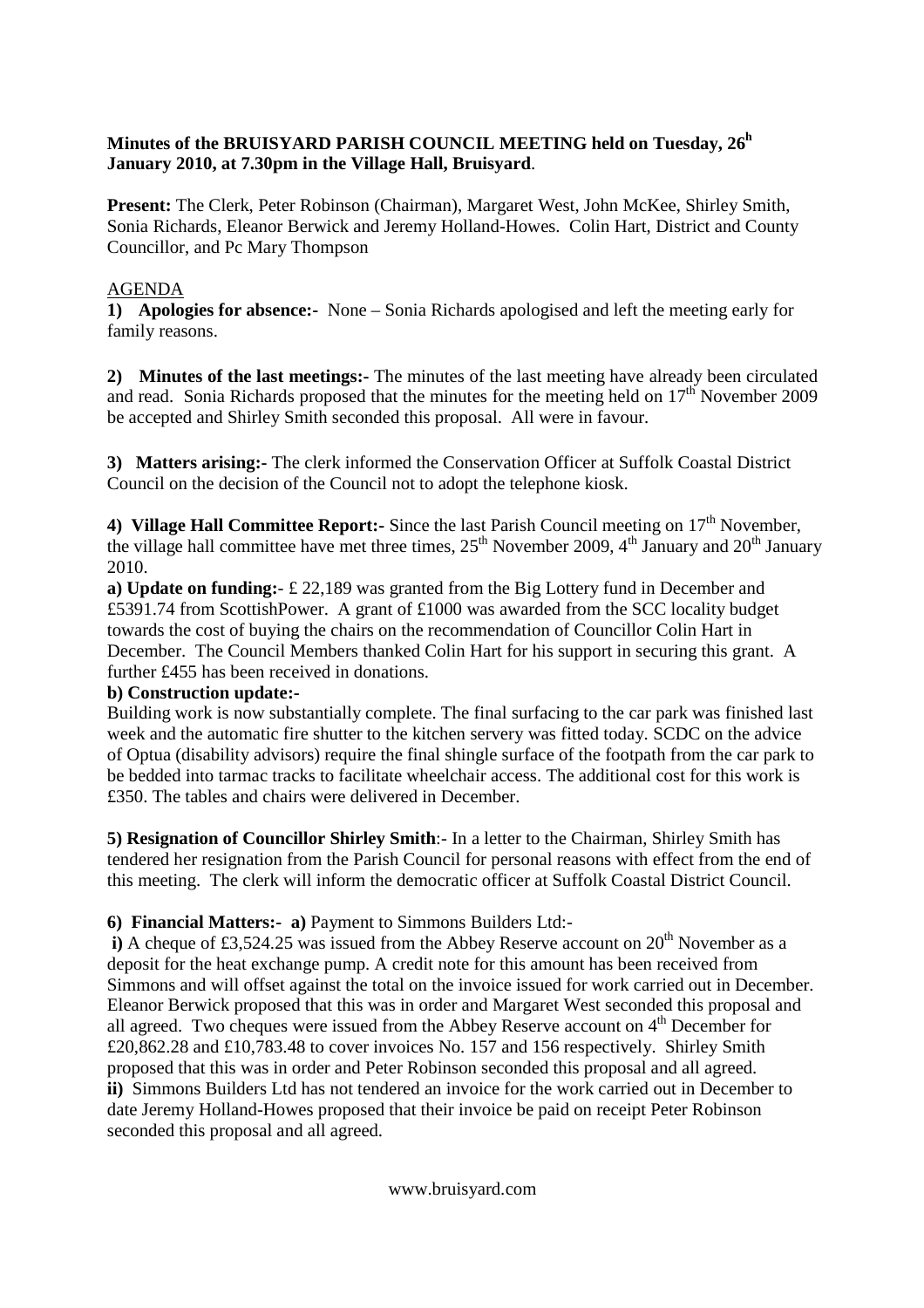**b) i)** John McKee proposed that it was in order to reimburse David Smith, Secretary of the Village Hall Committee, £42.49 from the Barclays Village Hall account for the sample chair from Grosvenor Fabrications Ltd. Margaret West seconded this proposal and all agreed. **ii)** Jeremy Holland-Howes proposed that it was in order to reimburse David Smith, Secretary of the Village Hall Committee, £524.40 from the Barclays Village Hall account for the 12 tables purchased from Special Panel Products Ltd. John McKee seconded this proposal and all agreed. **iii)** John McKee proposed that it was in order to reimburse David Smith, Secretary of the Village Hall Committee, £2,209.21 from the Barclays Village Hall account for 79 chairs from Grosvenor Fabrications Ltd (£2051.66), glassware from Alliance Disposables Ltd (£107.51) and a fire blanket and extinguisher (£50.04) from Firesafety.uk.com. Shirley Smith seconded this proposal and all agreed.

**iv)** Margaret West proposed that it was in order to reimburse David Smith, Secretary of the Village Hall Committee, £93.89 from the Barclays Village Hall account for dishwasher baskets and Stainless Steel cleaner from Nisbets (£54) and hand soap, towel and dispenser and toilet brushes from Alliance Disposables Ltd (£39.89) Jeremy Holland-Howes seconded this proposal and all agreed.

**c)** Shirley Smith proposed that it was in order to have paid Suffolk Coastal District Council £250 from the Barclays Village Hall account as the Councils contribution to the tree planting scheme. Peter Robinson seconded this proposal and all agreed.

**d)** Margaret West proposed that it was in order to have paid Suffolk Acre Services £375.79 from the Barclays Village Hall account for insurance for the Village Hall. This insures the building and its contents from  $21<sup>st</sup>$  December 2009 to  $30<sup>th</sup>$  September 2010. Eleanor Berwick seconded this proposal and all agreed. The premium is fixed for 3 years.

**e)** Shirley Smith proposed that Suffolk Coastal Services Ltd be paid £354.20 for the 11 grass cuts in the Park for 2009. Eleanor Berwick seconded this proposal and all agreed. A cheque from the Barclays Parish Council account was duly written and signed (written to 'Norse Commercial Services Ltd')

**f)** The Clerk has contacted Barclays Bank to change the mandate on the Parish Council current account. Peter Robinson proposed that following changes to the running of the Councils accounts be made:- The signatories on the above account will in future be Peter Robinson, Margaret West and Eleanor Berwick with the Clerk, Anne Smith as the named correspondent. Two councillors will sign all cheques and the Clerk will sign the back of the cheque stubs. The clerk will take the names of Shirley Smith and Oliver Hitchcock off the Abbey current account and reserve account. Margaret West seconded this proposal and all agreed.

**g)** Eleanor Berwick proposed to reimburse the Clerk, Anne Smith, £9.39 for the payment she made to Microsoft to maintain the Domain name 'bruisyard.com'. Margaret West seconded this proposal and all agreed. A cheque from the Barclays Parish Council account was duly written and signed. This is an annual fee which has been introduced by Microsoft.

**e)** The Clerk circulated the proposed budget for 2010/2011. The clerk included £60 in the budget to be transferred to the Village Hall account to cover the cost of heating used at Council meetings. Jeremy Holland-Howes proposed that Members accept the budget and the precept be set at £1700 for the coming financial year. Peter Robinson seconded this proposal and all agreed.

**7) Coffee morning, wine tasting and other events:- a**) Coffee morning to be held on  $13<sup>th</sup>$ February from 10:00 to 12:00 noon. Tea/coffee plus biscuits to cost £1 and 30p for orange juice. Eleanor Berwick offered to make a fruit cake and Anne Smith offered to make a carrot cake to sell for 50p a slice.

There will be a raffle and a cake stall. All to arrive at the hall at 9:00 to set up the kitchen and tables.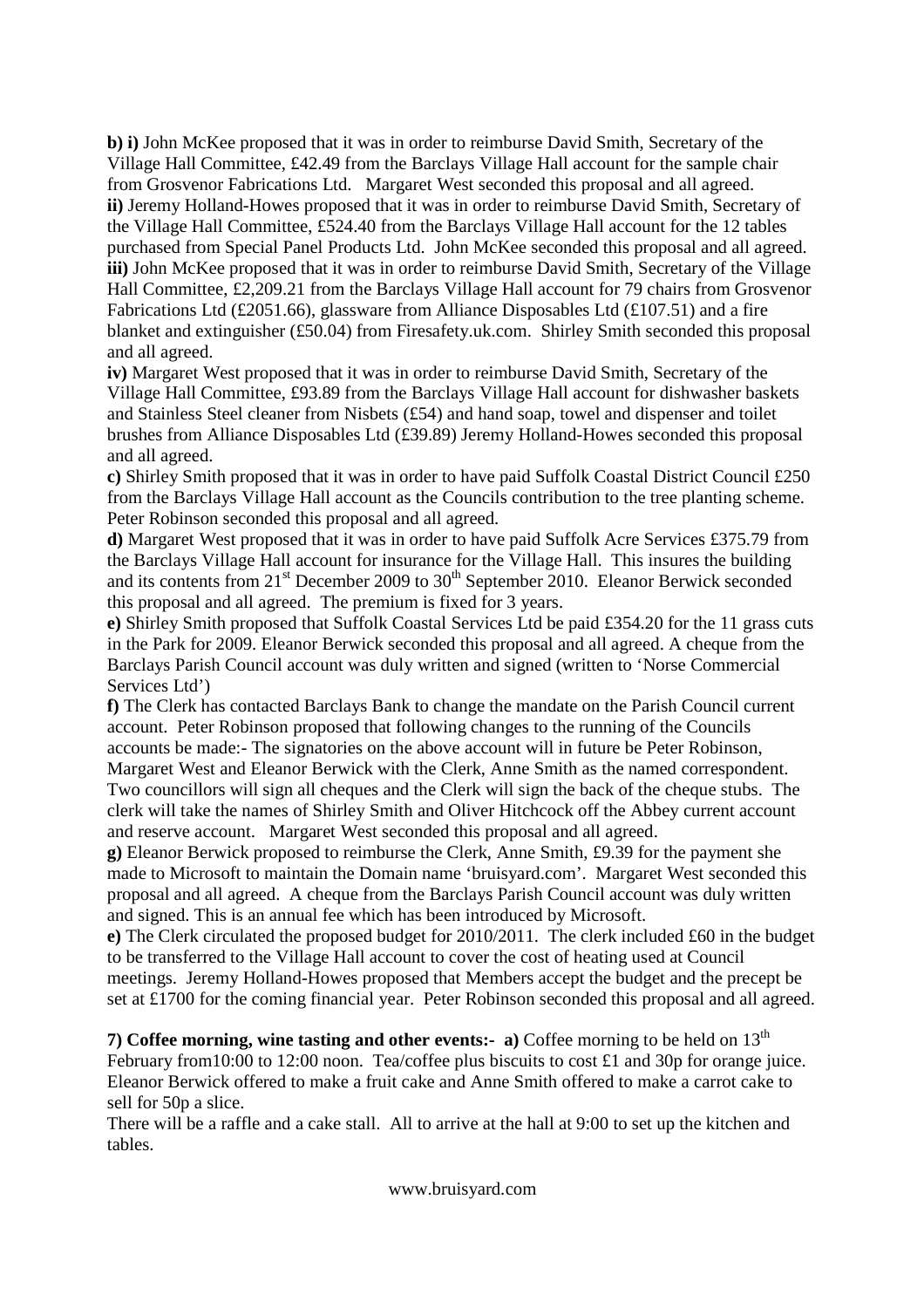The Clerk will design a poster and email it to all for distribution. She will arrange 3 floats and purchase raffle tickets.

**b**) Wine tasting to be held on  $19<sup>th</sup>$  March starting 7:00pm. The number attending to be limited to a maximum of 50. It will be a white wine tasting followed by a cheese and pate platter supper. Eleanor Berwick will work out a budget for the wine to be used. Ian and Eleanor Berwick will choose and present the wines. Cost of tickets will be £12.50.

The clerk will print tickets ready to sell at the coffee morning.

**8) Park:- a)** The clerk has 3 quotes for the cutting of the hedge around the Park:- Suffolk Coastal Services, £325 +VAT, John Martin £100 and Geoff Rogers £50 - £60. Although Geoff Rogers is the cheapest quote it was felt that he would be unable to get round the back of the hall and behind the damson trees by the big gates with his tractor mounted cutter. John Martin proposes to cut the hedge with a handheld hedge cutter and will be able to access it all. It was for this reason the member agreed to award the hedge cutting contract to John Martin. The clerk will get in touch with all those who tendered for the job and inform them of the Council's decision. John McKee has planted half the new hedging and will complete the job when the weather permits.

**9) Planning:- a)** an application has been put in to renew the planning permission for the conversion and extension of existing barns to form function suite and holiday accommodation at Hall Farm The Planning Committee supported the application last time and the Members voted to support the renewal of permission.

**b) Alpha** Bungalow has been granted permission for the rear and side extensions.

**10) School catchment area:-** Jeremy Holland-Howes wrote a letter to the Department of Education of the County Council in December but he has not had a response from them as yet. He will get in touch with them again if he does hear from them soon.

**11) Date of next meeting:-** 23rd March.

**12) Miscellaneous Items:-** Ann Osborn of The Rural Coffee Caravan Information Project has written and emailed the Council asking if we would be interested in them using the hall to hold a launch event for their 18 month project to expand their work. The Members supported this initiative and the Clerk will contact Anne Osborn with details for hiring the hall.

A timetable for the Mobile Library has been posted on one of the notice boards and John McKee asked the Clerk to advertise the dates and times of the visits of the Library to Bruisyard in the newsletter

Eleanor Berwick asked for the date of the PCC's AGM to be advertised in the March issue of the newsletter, the clerk agreed to this.

There being no further business the Chairman closed the meeting at 9:50

## **Report from Colin Hart, the District and County Councillor**

The County Council have announced as increase in the Council Tax of 2.45% for the coming year. This is the lowest for a long time but this leaves a budget gap in both District and County Council's finances. There was a slight increase in the Central Government grant this year but there will be no further increase for the next 2-3 years.